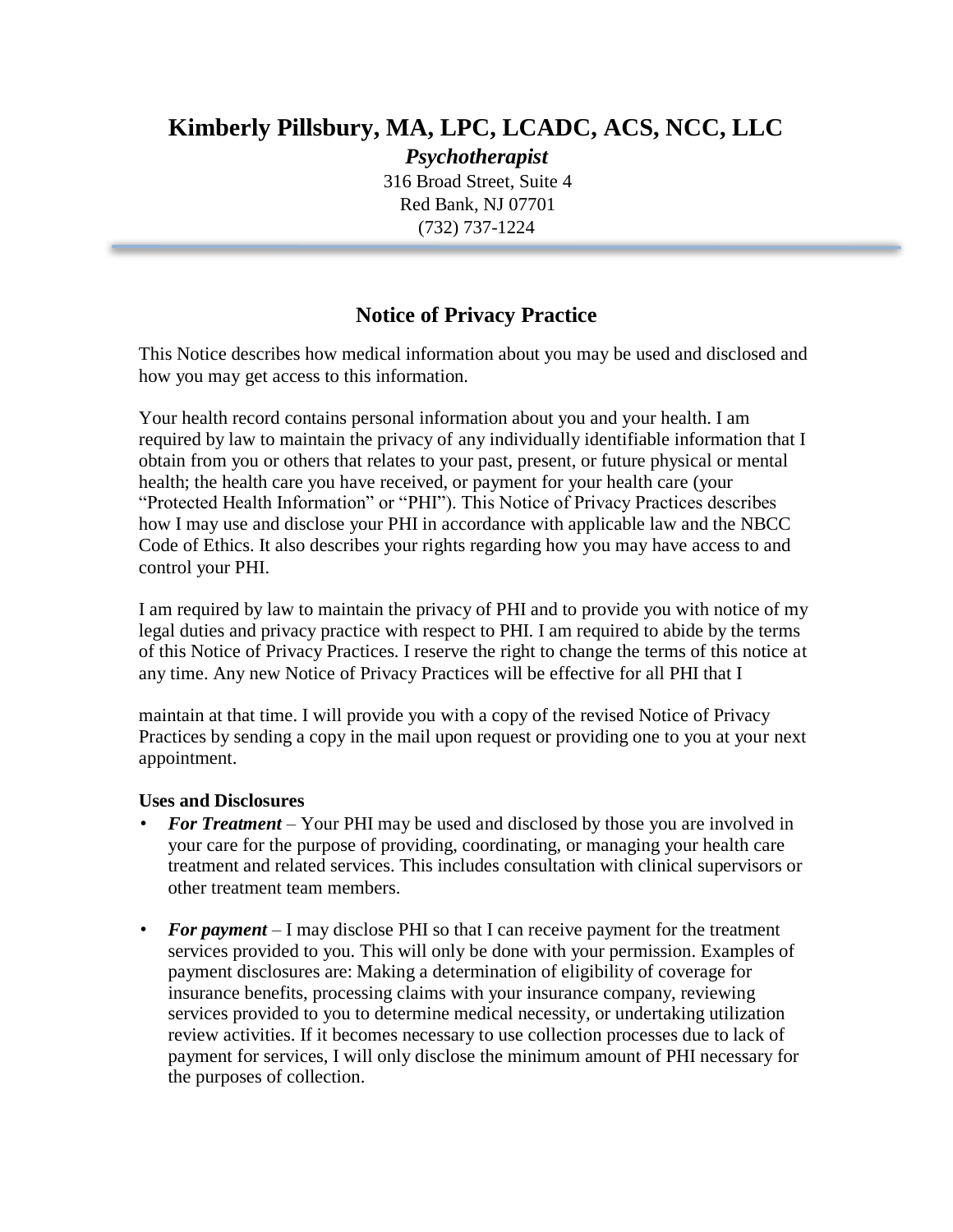- *For Health Care Operations* I may use or disclose, as needed, your PHI in order to support my business activities including, but not limited to, quality assessment activities, licensing, and conducting or arranging for other business activities. For example, I may share your PHI with third parties that perform various business activities (e.g., billing or typing services) provided I have a written contract with the business that requires it to safeguard the privacy of your PHI.
- *Required by Law* Under the law, I must make disclosures of your PHI to you upon your request. In addition, I must make disclosures to the Secretary of Department of Health and Human Services for the Purpose of investigation or determining our compliance with the requirements of the Privacy rule.
- *Without Authorization* Applicable law and ethical standards permit me to disclose information about you without authorization only in a limited number of other situations. The types of uses and disclosures that may be made without your authorization are those that are:
	- o By law, such as the mandatory reporting of child/elder abuse or neglect or mandatory government agencies audits or investigations (such as the licensing board or the health department).
	- o A court order
	- o Necessary to prevent or lessen a serious and imminent threat to the health of safety of self/others or the public. If information is disclosed to prevent or lessen a serious threat it will be disclosed to a person or persons reasonably able to prevent or lesson the treat, including the target of the threat.
- *Verbal Permission* I may use or disclose your information to family members that are directly involved in your treatment with your verbal permission.
- *With Authorization* other uses and disclosures of PHI not covered by my notice or the laws that apply to me will be made only with your permission in a written authorization.

## **Your Rights**

Among other things, you have the following rights regarding PHI.

- *Right of Access to Inspect and Copy* you have the right, which may be restricted only in exceptional circumstances, to inspect and copy PHI that may be used to make decisions about your care. In order to inspect and copy your PHI, you must submit your request in writing to Kimberly Pillsbury, MA, LPC, LCADC, LLC. Your right will be restricted only in those situations where there is compelling evidence that access would cause serious harm to you. I may charge a reasonable, cost-based fee for copies as well as other costs associated with your request.
- **Right to Amend** If you feel that the PHI I have about you is incorrect or incomplete, you may ask to amend the information, although I may deny your request for